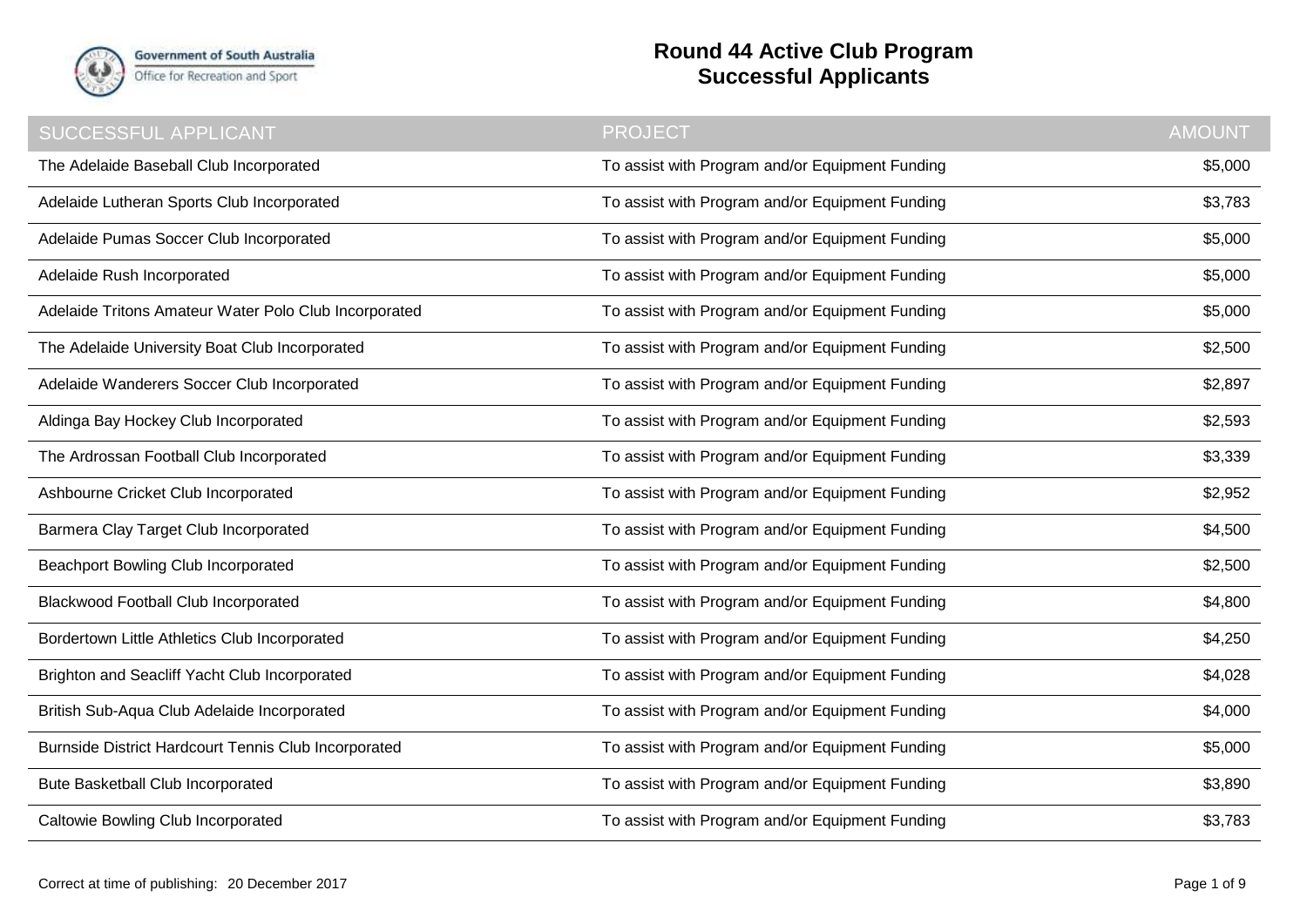| <b>SUCCESSFUL APPLICANT</b>                            | <b>PROJECT</b>                                  | <b>AMOUNT</b> |
|--------------------------------------------------------|-------------------------------------------------|---------------|
| Campbelltown Tennis and Netball Club Incorporated      | To assist with Program and/or Equipment Funding | \$5,000       |
| Central District Harlequin Netball Club Incorporated   | To assist with Program and/or Equipment Funding | \$5,000       |
| Cheerio Netball Club Incorporated                      | To assist with Program and/or Equipment Funding | \$5,000       |
| The Cove B.M.X. Club Incorporated                      | To assist with Program and/or Equipment Funding | \$4,200       |
| Cove Netball Club Incorporated                         | To assist with Program and/or Equipment Funding | \$5,000       |
| The Crystal Brook Football Club Incorporated           | To assist with Program and/or Equipment Funding | \$5,000       |
| Del Sante Gardens Calisthenic College Incorporated     | To assist with Program and/or Equipment Funding | \$3,258       |
| Demons Touch Football Association Incorporated         | To assist with Program and/or Equipment Funding | \$2,000       |
| Eastern Districts Little Athletics Centre Incorporated | To assist with Program and/or Equipment Funding | \$5,000       |
| Eastern Saints Water Polo Club Incorporated            | To assist with Program and/or Equipment Funding | \$5,000       |
| Eastern United Football Club Incorporated              | To assist with Program and/or Equipment Funding | \$5,000       |
| Eden Field Archers Incorporated                        | To assist with Program and/or Equipment Funding | \$3,224       |
| Elizabeth Grove Soccer & Sports Club Incorporated      | To assist with Program and/or Equipment Funding | \$5,000       |
| Eudunda Bowling Club Incorporated                      | To assist with Program and/or Equipment Funding | \$4,000       |
| Eyre Royals Cricket Club Incorporated                  | To assist with Program and/or Equipment Funding | \$3,749       |
| Flinders Park Football Club Incorporated               | To assist with Program and/or Equipment Funding | \$5,000       |
| Forestville Hockey Club Incorporated                   | To assist with Program and/or Equipment Funding | \$5,000       |
| Freeling Basketball Club Incorporated                  | To assist with Program and/or Equipment Funding | \$3,842       |
| Fulham Cricket Club Incorporated                       | To assist with Program and/or Equipment Funding | \$5,000       |
| Gawler Amateur Swimming Club Incorporated              | To assist with Program and/or Equipment Funding | \$3,997       |
| Gawler Calisthenic Club Incorporated                   | To assist with Program and/or Equipment Funding | \$4,750       |
| Gawler Little Athletics Centre Incorporated            | To assist with Program and/or Equipment Funding | \$2,614       |

Correct at time of publishing: 20 December 2017 Page 2 of 9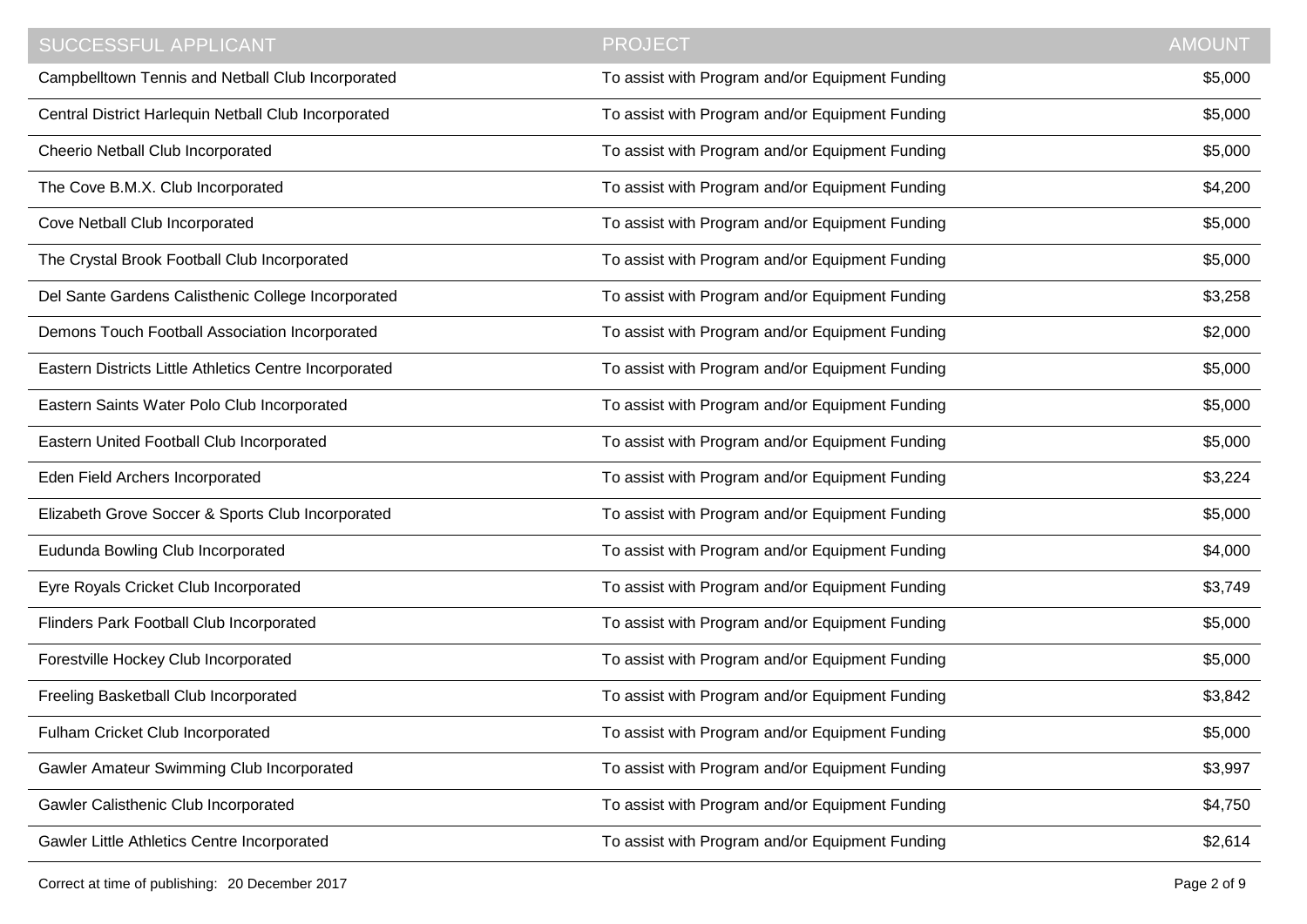| <b>SUCCESSFUL APPLICANT</b>                              | <b>PROJECT</b>                                                                                        | <b>AMOUNT</b> |
|----------------------------------------------------------|-------------------------------------------------------------------------------------------------------|---------------|
| The Ghan United Soccer Club Incorporated                 | To assist with Program and/or Equipment Funding                                                       | \$3,250       |
| Glencoe Football Club Incorporated                       | To assist with Program and/or Equipment Funding                                                       | \$3,228       |
| Glenelg Lacrosse Club Incorporated                       | To assist with Program and/or Equipment Funding                                                       | \$2,993       |
| Glenlea Tennis Club Incorporated                         | To assist with Program and/or Equipment Funding                                                       | \$5,000       |
| Goolwa Bowling Club Incorporated                         | To assist with Program and/or Equipment Funding                                                       | \$5,000       |
| Girl Guides South Australia Incorporated                 | To assist the Guides SA - Douglas Scrub Management Committee with Program<br>and/or Equipment Funding | \$2,111       |
| Gumeracha Sporting Club Incorporated                     | To assist with Program and/or Equipment Funding                                                       | \$4,250       |
| Hamley Bridge Swimming Pool Incorporated                 | To assist with Program and/or Equipment Funding                                                       | \$5,000       |
| Happy Valley Cricket Club Incorporated                   | To assist with Program and/or Equipment Funding                                                       | \$2,883       |
| Henley Hawks Volleyball Club Incorporated                | To assist with Program and/or Equipment Funding                                                       | \$4,500       |
| The Holdfast Bay Bowls and Croquet Club Incorporated     | To assist with Program and/or Equipment Funding                                                       | \$4,000       |
| Hope Valley Sporting Club Incorporated                   | To assist with Program and/or Equipment Funding                                                       | \$2,360       |
| The Houghton Districts Football Club Incorporated        | To assist with Program and/or Equipment Funding                                                       | \$4,000       |
| Hyde Park Croquet Club Incorporated                      | To assist with Program and/or Equipment Funding                                                       | \$4,979       |
| Infinity Association Incorporated                        | To assist with Program and/or Equipment Funding                                                       | \$4,550       |
| Iraqi Sports Association of South Australia Incorporated | To assist with Program and/or Equipment Funding                                                       | \$5,000       |
| Jem Calisthenics College Incorporated                    | To assist with Program and/or Equipment Funding                                                       | \$4,000       |
| Kangarilla Tennis Club Incorporated                      | To assist with Program and/or Equipment Funding                                                       | \$2,759       |
| The Lockleys Riding Club Incorporated                    | To assist with Program and/or Equipment Funding                                                       | \$3,997       |
| Macclesfield Tennis Club Incorporated                    | To assist with Program and/or Equipment Funding                                                       | \$1,500       |
| Mannum Cricket Club Incorporated                         | To assist with Program and/or Equipment Funding                                                       | \$3,000       |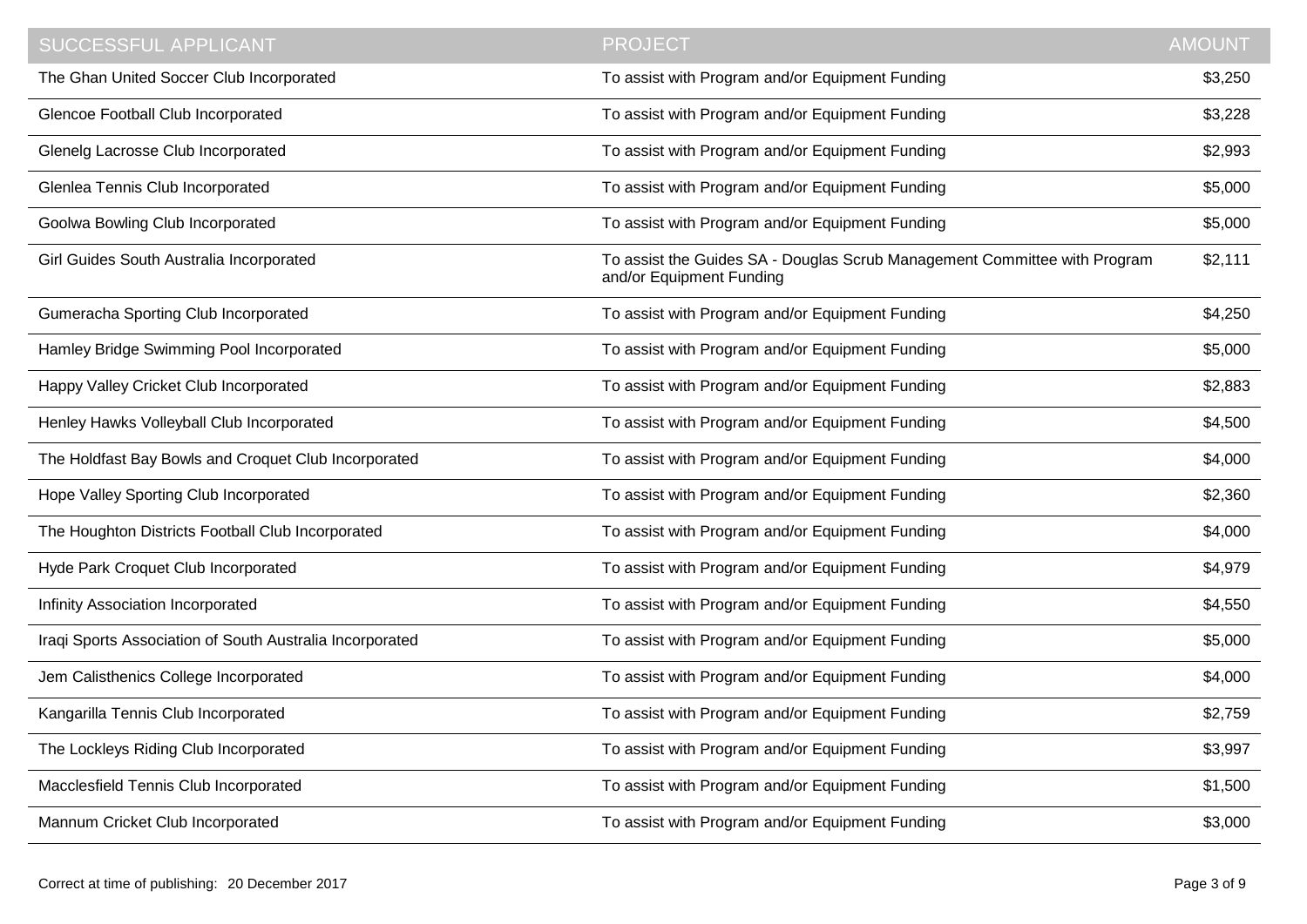| <b>SUCCESSFUL APPLICANT</b>                          | <b>PROJECT</b>                                  | <b>AMOUNT</b> |
|------------------------------------------------------|-------------------------------------------------|---------------|
| Marion Marlins Masters Swimming Club Incorporated    | To assist with Program and/or Equipment Funding | \$5,000       |
| Marion Swimming Club Incorporated                    | To assist with Program and/or Equipment Funding | \$3,850       |
| McLaren Flat Netball Club Incorporated               | To assist with Program and/or Equipment Funding | \$4,000       |
| McLaren Flat Recreation Ground Incorporated          | To assist with Program and/or Equipment Funding | \$4,500       |
| Milang Bowling Club Incorporated                     | To assist with Program and/or Equipment Funding | \$4,439       |
| Minlaton Bowling Club Incorporated                   | To assist with Program and/or Equipment Funding | \$5,000       |
| Mitchell Park Sports and Community Club Incorporated | To assist with Program and/or Equipment Funding | \$5,000       |
| Modbury Sporting Club Incorporated                   | To assist with Program and/or Equipment Funding | \$5,000       |
| Modbury Vista Soccer Club Incorporated               | To assist with Program and/or Equipment Funding | \$5,000       |
| Mount Crawford Dressage Club Incorporated            | To assist with Program and/or Equipment Funding | \$4,000       |
| Mundoora Bowling Club Incorporated                   | To assist with Program and/or Equipment Funding | \$4,338       |
| Myponga Bowling Club Incorporated                    | To assist with Program and/or Equipment Funding | \$4,000       |
| Naracoorte Bowls Club Incorporated                   | To assist with Program and/or Equipment Funding | \$4,250       |
| Newton-Jaguars Netball Club Incorporated             | To assist with Program and/or Equipment Funding | \$3,912       |
| North Adelaide Lacrosse Club Incorporated            | To assist with Program and/or Equipment Funding | \$4,280       |
| North City Panthers Football Club Incorporated       | To assist with Program and/or Equipment Funding | \$5,000       |
| North Eastern Metrostars Incorporated                | To assist with Program and/or Equipment Funding | \$5,000       |
| Northern Knights Volleyball Club Incorporated        | To assist with Program and/or Equipment Funding | \$5,000       |
| Norwood Cycling Club Incorporated                    | To assist with Program and/or Equipment Funding | \$3,274       |
| Nuriootpa Cricket Club Incorporated                  | To assist with Program and/or Equipment Funding | \$4,000       |
| One Tree Hill Soccer Club Incorporated               | To assist with Program and/or Equipment Funding | \$4,000       |
| Onkaparinga Rugby Union Football Club Incorporated   | To assist with Program and/or Equipment Funding | \$4,324       |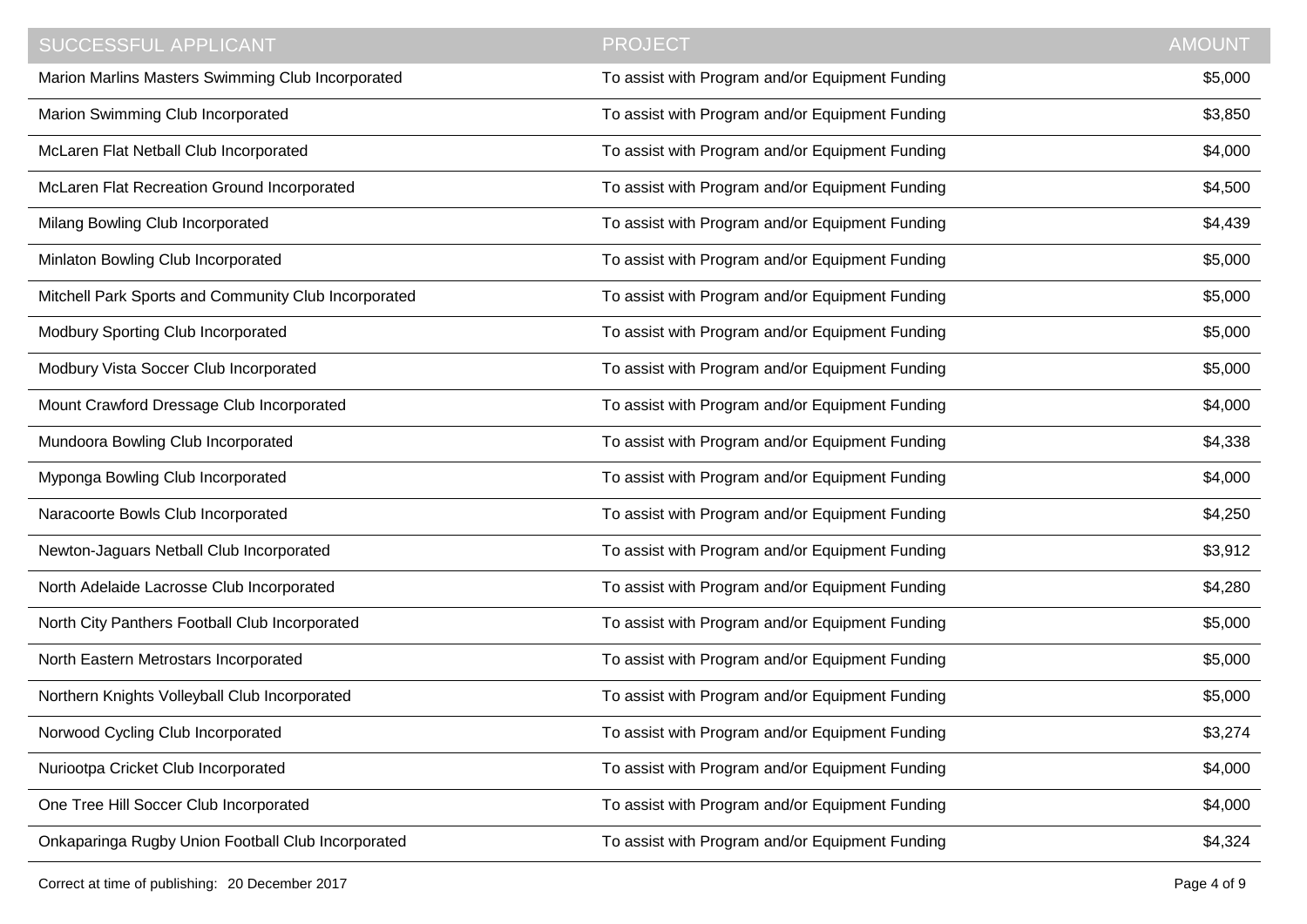| <b>SUCCESSFUL APPLICANT</b>                                  | <b>PROJECT</b>                                  | <b>AMOUNT</b> |
|--------------------------------------------------------------|-------------------------------------------------|---------------|
| Para Hills Cricket Club Incorporated                         | To assist with Program and/or Equipment Funding | \$3,916       |
| Paracombe Cricket Club Incorporated                          | To assist with Program and/or Equipment Funding | \$1,883       |
| Payneham Bowling Club Incorporated                           | To assist with Program and/or Equipment Funding | \$3,912       |
| Penola Amateur Swim Club Incorporated                        | To assist with Program and/or Equipment Funding | \$4,250       |
| Peterborough Golf Club Incorporated                          | To assist with Program and/or Equipment Funding | \$4,000       |
| PHOS Camden Netball Club Incorporated                        | To assist with Program and/or Equipment Funding | \$3,700       |
| Playford Aquatic Club Incorporated                           | To assist with Program and/or Equipment Funding | \$3,286       |
| Plympton Little Athletics Centre Incorporated                | To assist with Program and/or Equipment Funding | \$3,449       |
| Port Adelaide Cycling Club Incorporated                      | To assist with Program and/or Equipment Funding | \$5,000       |
| Port Adelaide Sailing Club Incorporated                      | To assist with Program and/or Equipment Funding | \$5,000       |
| Port Elliot Tennis Club Incorporated                         | To assist with Program and/or Equipment Funding | \$3,464       |
| Port Lincoln Netball Association Incorporated                | To assist with Program and/or Equipment Funding | \$4,500       |
| Port Lincoln Yacht Club Incorporated                         | To assist with Program and/or Equipment Funding | \$4,500       |
| Port Neill Bowling Club Incorporated                         | To assist with Program and/or Equipment Funding | \$350         |
| Port Noarlunga Soldiers' Memorial Bowling Green Incorporated | To assist with Program and/or Equipment Funding | \$2,000       |
| Port Pirie Equestrian Club Incorporated                      | To assist with Program and/or Equipment Funding | \$3,000       |
| Port River Sailing Club Incorporated                         | To assist with Program and/or Equipment Funding | \$3,497       |
| Prospect-Broadview Bowling Club Incorporated                 | To assist with Program and/or Equipment Funding | \$3,597       |
| Reade Park Lawn Tennis Club Incorporated                     | To assist with Program and/or Equipment Funding | \$2,500       |
| Real Aikido Australia Association Incorporated               | To assist with Program and/or Equipment Funding | \$4,850       |
| Redbacks Hockey Club Incorporated                            | To assist with Program and/or Equipment Funding | \$4,807       |
| Redwings Ice Hockey Club Incorporated                        | To assist with Program and/or Equipment Funding | \$4,773       |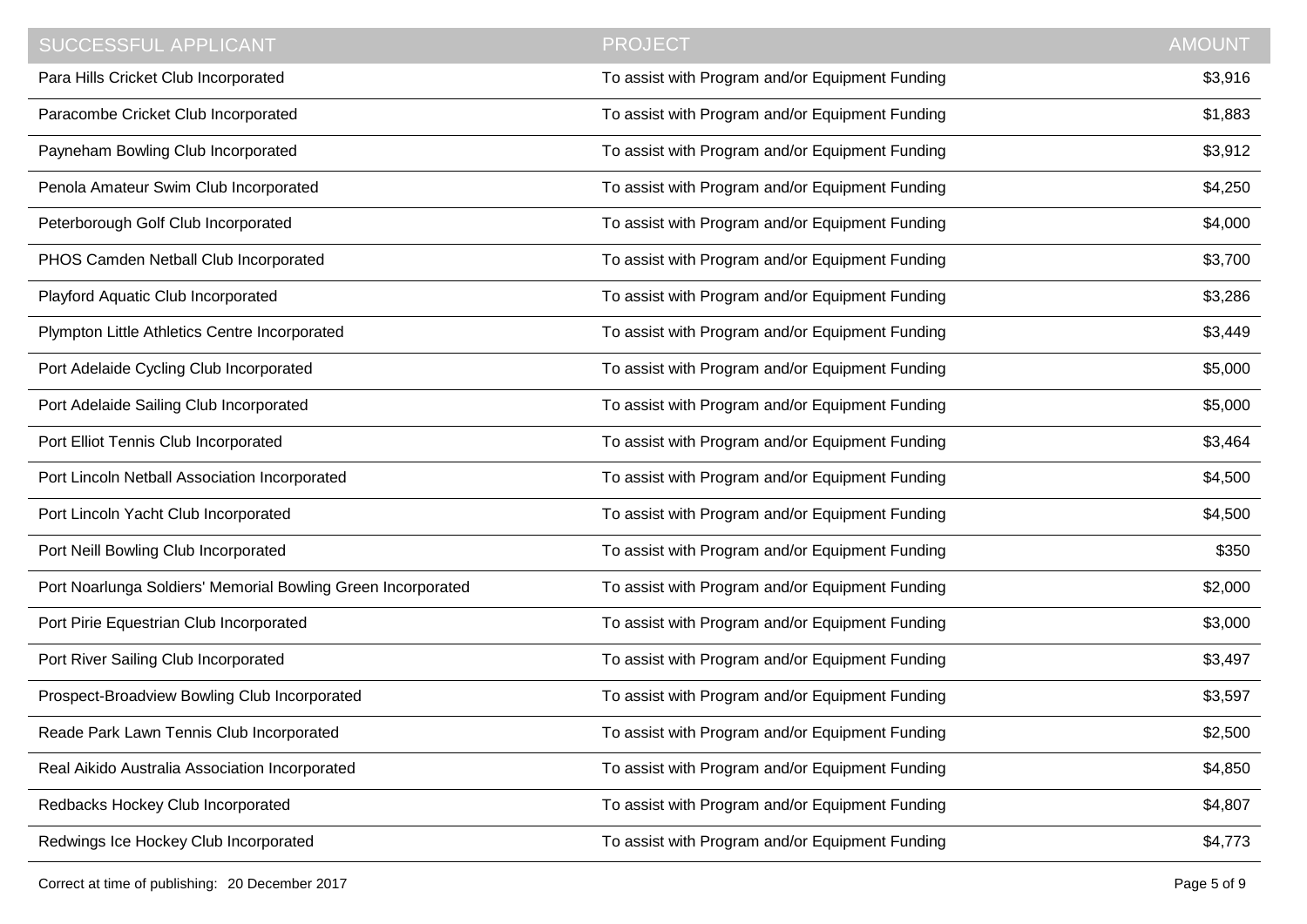| <b>SUCCESSFUL APPLICANT</b>                                              | <b>PROJECT</b>                                                                    | <b>AMOUNT</b> |
|--------------------------------------------------------------------------|-----------------------------------------------------------------------------------|---------------|
| Renmark Basketball Club Incorporated                                     | To assist with Program and/or Equipment Funding                                   | \$3,672       |
| Renmark Hockey Club Incorporated                                         | To assist with Program and/or Equipment Funding                                   | \$4,000       |
| Reynella Cricket Club Incorporated                                       | To assist with Program and/or Equipment Funding                                   | \$5,000       |
| Reynella Football Club Incorporated                                      | To assist with Program and/or Equipment Funding                                   | \$5,000       |
| Ridgehaven Calisthenics Club Incorporated                                | To assist with Program and/or Equipment Funding                                   | \$5,000       |
| Rosefield Uniting Church Netball Club Incorporated                       | To assist with Program and/or Equipment Funding                                   | \$5,000       |
| Rostrevor Old Collegians Cricket Club Incorporated                       | To assist with Program and/or Equipment Funding                                   | \$5,000       |
| Roxby Downs Soccer Association Incorporated                              | To assist with Program and/or Equipment Funding                                   | \$4,620       |
| The South Australian Barefoot Water Ski Club Incorporated                | To assist with Program and/or Equipment Funding                                   | \$4,500       |
| South Australian Horse Trials Incorporated                               | To assist with Program and/or Equipment Funding                                   | \$4,000       |
| Saddleworth Bowling Club Incorporated                                    | To assist with Program and/or Equipment Funding                                   | \$630         |
| Saint's Gym Club Incorporated                                            | To assist with Program and/or Equipment Funding                                   | \$3,766       |
| Salisbury 8 Ball & Sports Association of South Australia Incorporated    | To assist with Program and/or Equipment Funding                                   | \$4,000       |
| Salisbury Little Athletic Centre Incorporated                            | To assist with Program and/or Equipment Funding                                   | \$2,793       |
| The Scout Association of Australia, South Australian Branch Incorporated | To assist the 1st Beaumont Scout Group with Program and/or Equipment Funding      | \$5,000       |
| The Scout Association of Australia, South Australian Branch Incorporated | To assist the 1st Goolwa Sea Scout Group with Program and/or Equipment<br>Funding | \$5,000       |
| The Scout Association of Australia, South Australian Branch Incorporated | To assist the 1st Kilkenny Scout Group with Program and/or Equipment Funding      | \$3,500       |
| The Scout Association of Australia, South Australian Branch Incorporated | To assist the Golden Grove Unit with Program and/or Equipment Funding             | \$5,000       |
| Seacombe Softball Club Incorporated                                      | To assist with Program and/or Equipment Funding                                   | \$5,000       |
| The Semaphore Surf Life Saving Club Incorporated                         | To assist with Program and/or Equipment Funding                                   | \$5,000       |
| SMOSH West Lakes Football Club Incorporated                              | To assist with Program and/or Equipment Funding                                   | \$4,009       |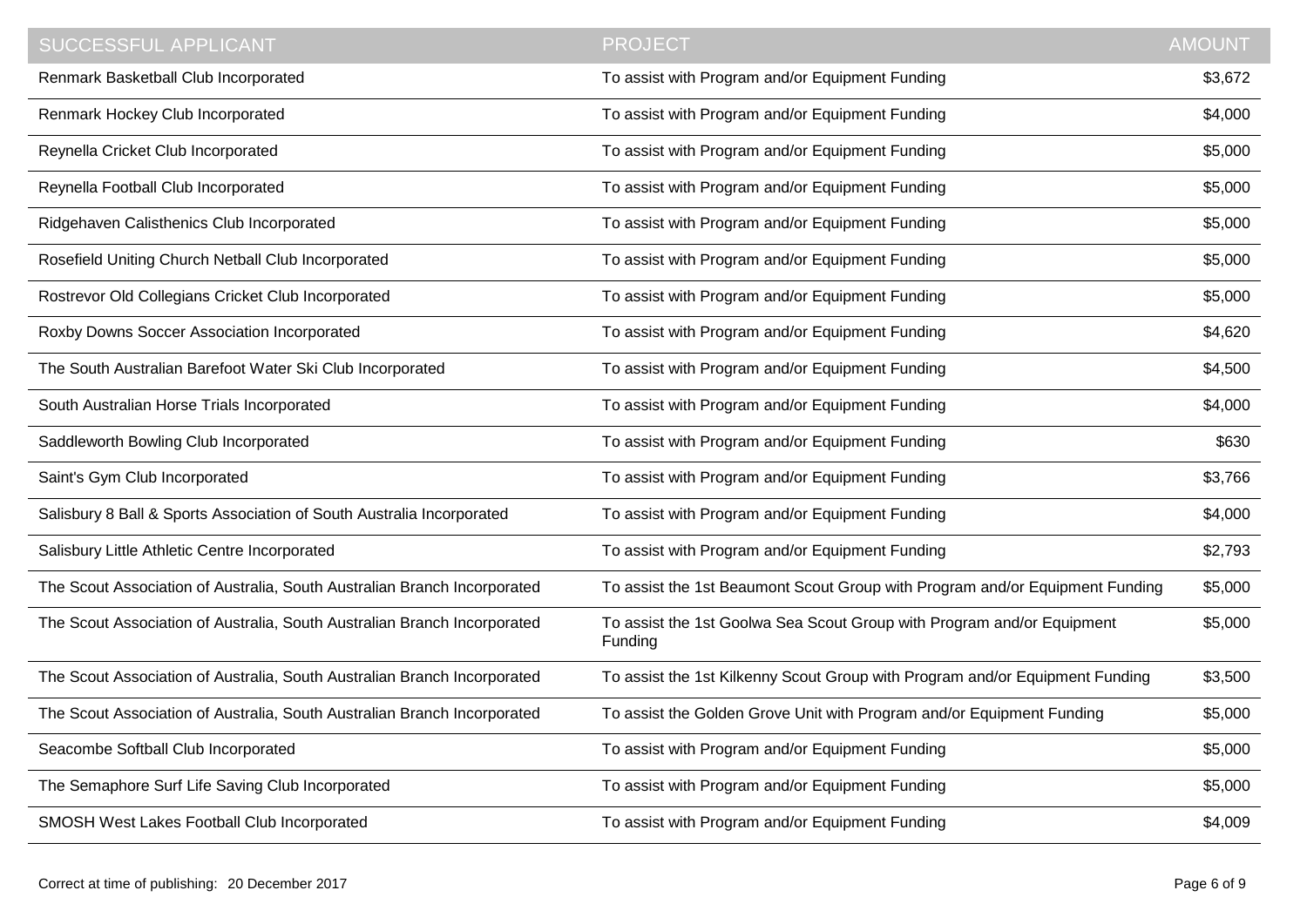| SUCCESSFUL APPLICANT                                       | <b>PROJECT</b>                                  | <b>AMOUNT</b> |
|------------------------------------------------------------|-------------------------------------------------|---------------|
| South Australian Judo Academy Incorporated                 | To assist with Program and/or Equipment Funding | \$4,725       |
| South Australian Parkour Association Incorporated          | To assist with Program and/or Equipment Funding | \$4,800       |
| South East Women's Football Association Incorporated       | To assist with Program and/or Equipment Funding | \$5,000       |
| South Gawler Cricket Club Incorporated                     | To assist with Program and/or Equipment Funding | \$4,750       |
| South Port Surf Life Saving Club Incorporated              | To assist with Program and/or Equipment Funding | \$4,250       |
| Southern Districts Softball Club Incorporated              | To assist with Program and/or Equipment Funding | \$4,500       |
| Southern Suburbs Rugby Union Football Club Incorporated    | To assist with Program and/or Equipment Funding | \$3,124       |
| The Strathalbyn Football Club Incorporated                 | To assist with Program and/or Equipment Funding | \$4,500       |
| Strathalbyn Pony Club Incorporated                         | To assist with Program and/or Equipment Funding | \$4,000       |
| Streaky Bay & Districts Bowling Club Incorporated          | To assist with Program and/or Equipment Funding | \$2,500       |
| Sturt Baseball Club Incorporated                           | To assist with Program and/or Equipment Funding | \$4,000       |
| The Sturt Pistol and Shooting Club Incorporated            | To assist with Program and/or Equipment Funding | \$3,000       |
| Surfergirls Surf Club Incorporated                         | To assist with Program and/or Equipment Funding | \$4,250       |
| Tea Tree Gully Amateur Swimming Club Incorporated          | To assist with Program and/or Equipment Funding | \$1,500       |
| Tea Tree Gully Croquet Club Incorporated                   | To assist with Program and/or Equipment Funding | \$2,000       |
| Tea Tree Gully District Cricket Club Incorporated          | To assist with Program and/or Equipment Funding | \$3,000       |
| Tea Tree Gully Gymsports Incorporated                      | To assist with Program and/or Equipment Funding | \$3,421       |
| <b>Trott Park Fencing Club Incorporated</b>                | To assist with Program and/or Equipment Funding | \$5,000       |
| Underwater Explorers' Club of South Australia Incorporated | To assist with Program and/or Equipment Funding | \$1,636       |
| The Unley Cricket Club Incorporated                        | To assist with Program and/or Equipment Funding | \$4,000       |
| Unley Old Scholars Football Club Incorporated              | To assist with Program and/or Equipment Funding | \$2,728       |
| Valley View Eagles Softball Club Incorporated              | To assist with Program and/or Equipment Funding | \$2,249       |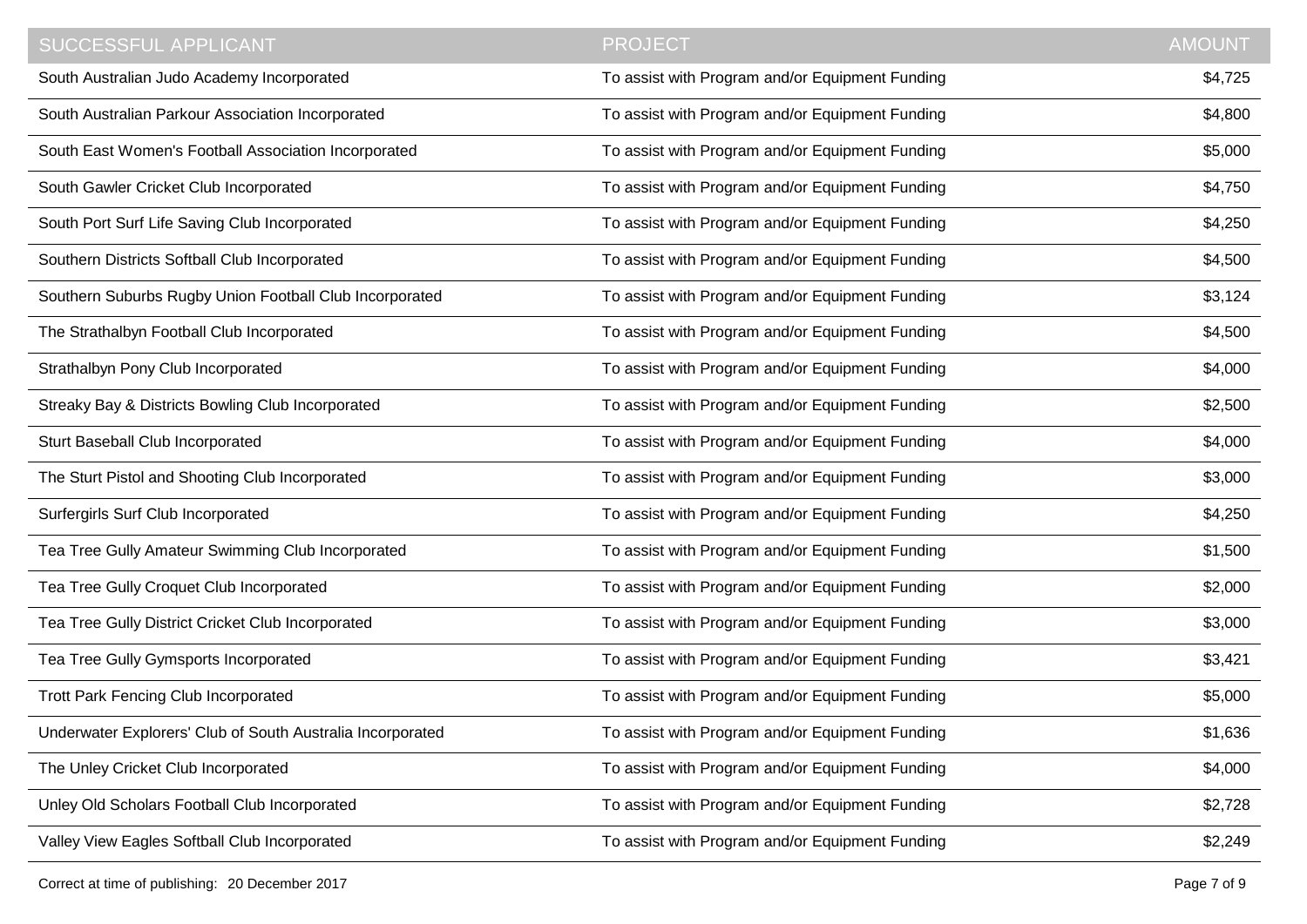| <b>SUCCESSFUL APPLICANT</b>                                       | <b>PROJECT</b>                                                                         | <b>AMOUNT</b> |
|-------------------------------------------------------------------|----------------------------------------------------------------------------------------|---------------|
| The Vietnamese Friendship Table Tennis Club SA Incorporated       | To assist with Program and/or Equipment Funding                                        | \$4,500       |
| Vitor Renmark Amateur Swimming Club Incorporated                  | To assist with Program and/or Equipment Funding                                        | \$4,150       |
| Wallaroo Cricket Club Incorporated                                | To assist with Program and/or Equipment Funding                                        | \$5,000       |
| West Gambier Cricket Club Incorporated                            | To assist with Program and/or Equipment Funding                                        | \$5,000       |
| Western Aquatic Swimming Club Incorporated                        | To assist with Program and/or Equipment Funding                                        | \$5,000       |
| Western District Rugby League Incorporated                        | To assist with Program and/or Equipment Funding                                        | \$5,000       |
| Whyalla Cricket Association Incorporated                          | To assist with Program and/or Equipment Funding                                        | \$4,780       |
| The Whyalla Hockey Association Incorporated                       | To assist with Program and/or Equipment Funding                                        | \$5,000       |
| Willunga Football Club Incorporated                               | To assist with Program and/or Equipment Funding                                        | \$4,500       |
| Windsor Calisthenics Club Incorporated                            | To assist with Program and/or Equipment Funding                                        | \$3,061       |
| Wirrabara Bowling Club Incorporated                               | To assist with Program and/or Equipment Funding                                        | \$4,000       |
| Wirrina Cove Golf and Country Club Incorporated                   | To assist with Program and/or Equipment Funding                                        | \$4,000       |
| Woodside Bowling Club Incorporated                                | To assist with Program and/or Equipment Funding                                        | \$2,945       |
| Woodside Tennis Club Incorporated                                 | To assist with Program and/or Equipment Funding                                        | \$4,250       |
| Woodside Warriors Soccer Club Incorporated                        | To assist with Program and/or Equipment Funding                                        | \$4,250       |
| Woodville Croquet Club Incorporated                               | To assist with Program and/or Equipment Funding                                        | \$5,000       |
| Woodville District Table Tennis Club Incorporated                 | To assist with Program and/or Equipment Funding                                        | \$5,000       |
| Woodville Little Athletic Centre Incorporated                     | To assist with Program and/or Equipment Funding                                        | \$5,000       |
| Yankalilla Football Club Incorporated                             | To assist with Program and/or Equipment Funding                                        | \$4,050       |
| Young Men's Christian Association of South Australia Incorporated | To assist the YMCA of SA - Elizabeth Aquadome with Program and/or Equipment<br>Funding | \$4,000       |
| Young Men's Christian Association of South Australia Incorporated | To assist the YMCA of SA - Glengowrie with Program and/or Equipment Funding            | \$4,000       |